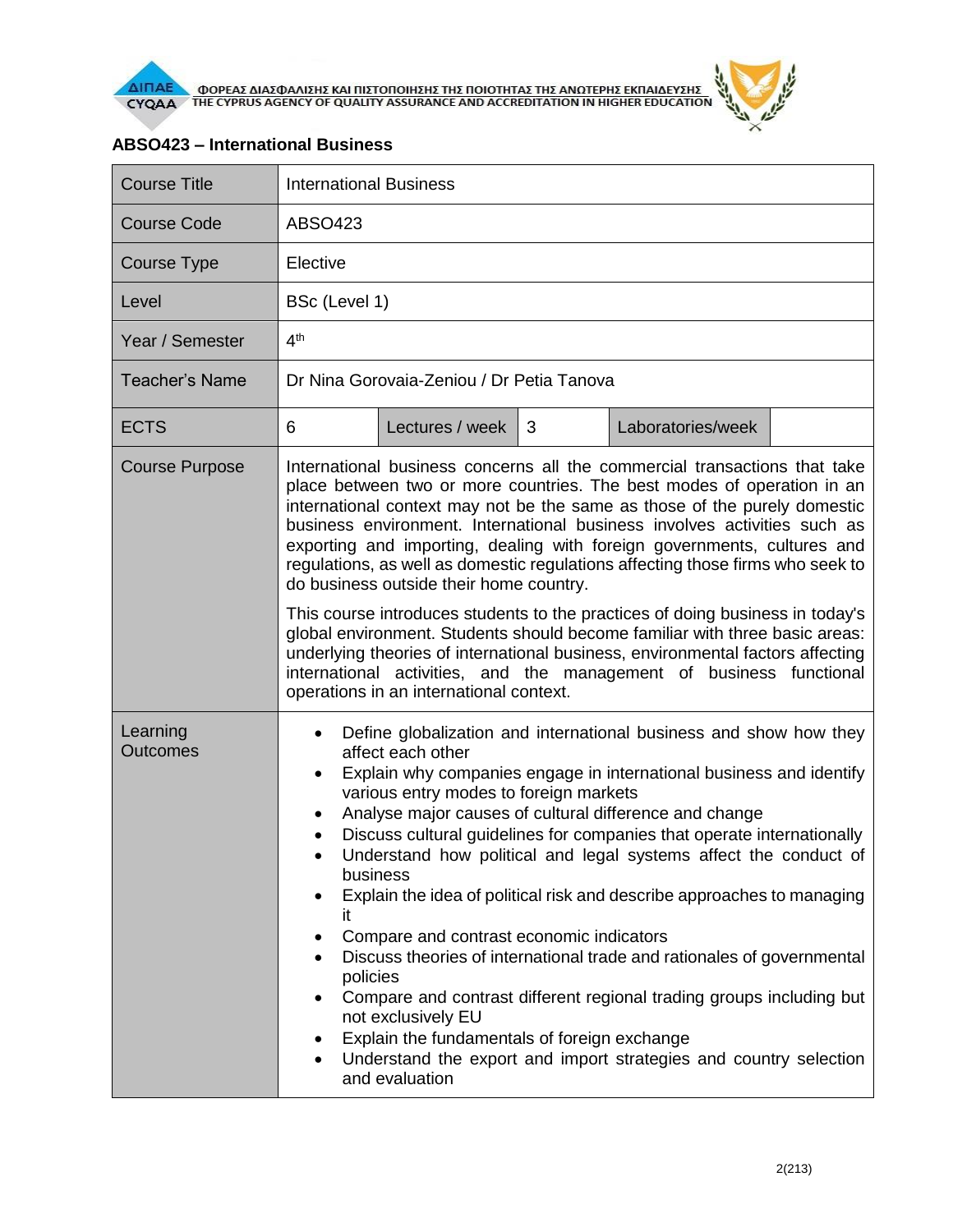



| Prerequisites         | ABSO307                                                                                                                                                                                                                                                                                                                                                                                                                                                                                                                         | Co-requisites |  |  |  |  |
|-----------------------|---------------------------------------------------------------------------------------------------------------------------------------------------------------------------------------------------------------------------------------------------------------------------------------------------------------------------------------------------------------------------------------------------------------------------------------------------------------------------------------------------------------------------------|---------------|--|--|--|--|
| <b>Course Content</b> | Chapter 1: Globalization and international business                                                                                                                                                                                                                                                                                                                                                                                                                                                                             |               |  |  |  |  |
|                       | The forces driving globalization                                                                                                                                                                                                                                                                                                                                                                                                                                                                                                |               |  |  |  |  |
|                       | Why companies engage in international business<br>Modes of operations in international business<br>Chapter 2: The cultural environments facing business<br>Behavioural practices affecting business<br>Dealing with cultural differences<br>Chapter 3: The political and legal environments facing business<br>Should political risk management be an active strategy?<br>Chapter 4: The economic environments facing business<br>Elements of the economic environment. Features of an economy<br>Integrating economic analysis |               |  |  |  |  |
|                       |                                                                                                                                                                                                                                                                                                                                                                                                                                                                                                                                 |               |  |  |  |  |
|                       |                                                                                                                                                                                                                                                                                                                                                                                                                                                                                                                                 |               |  |  |  |  |
|                       |                                                                                                                                                                                                                                                                                                                                                                                                                                                                                                                                 |               |  |  |  |  |
|                       |                                                                                                                                                                                                                                                                                                                                                                                                                                                                                                                                 |               |  |  |  |  |
|                       |                                                                                                                                                                                                                                                                                                                                                                                                                                                                                                                                 |               |  |  |  |  |
|                       |                                                                                                                                                                                                                                                                                                                                                                                                                                                                                                                                 |               |  |  |  |  |
|                       |                                                                                                                                                                                                                                                                                                                                                                                                                                                                                                                                 |               |  |  |  |  |
|                       |                                                                                                                                                                                                                                                                                                                                                                                                                                                                                                                                 |               |  |  |  |  |
|                       | Chapter 6: International trade and factor mobility theory                                                                                                                                                                                                                                                                                                                                                                                                                                                                       |               |  |  |  |  |
|                       | Free trade theories. The statics dynamics of trade.                                                                                                                                                                                                                                                                                                                                                                                                                                                                             |               |  |  |  |  |
|                       | Factor mobility theory                                                                                                                                                                                                                                                                                                                                                                                                                                                                                                          |               |  |  |  |  |
|                       | Chapter 7: Governmental influence on trade<br>Conflicting results of trade policies<br>Economic and non-economic rationales of trade intervention<br>Chapter 8: Cross-national cooperation and agreements<br>WTO, EU. Cyprus entry to the EU.                                                                                                                                                                                                                                                                                   |               |  |  |  |  |
|                       |                                                                                                                                                                                                                                                                                                                                                                                                                                                                                                                                 |               |  |  |  |  |
|                       |                                                                                                                                                                                                                                                                                                                                                                                                                                                                                                                                 |               |  |  |  |  |
|                       |                                                                                                                                                                                                                                                                                                                                                                                                                                                                                                                                 |               |  |  |  |  |
|                       |                                                                                                                                                                                                                                                                                                                                                                                                                                                                                                                                 |               |  |  |  |  |
|                       | Chapter 9: Global foreign exchange markets                                                                                                                                                                                                                                                                                                                                                                                                                                                                                      |               |  |  |  |  |
|                       | How companies use foreign exchange. Major foreign exchange markets                                                                                                                                                                                                                                                                                                                                                                                                                                                              |               |  |  |  |  |
|                       | Chapter 10: The determination of exchange rates                                                                                                                                                                                                                                                                                                                                                                                                                                                                                 |               |  |  |  |  |
|                       | IMF, Exchange rates arrangements. Determining and forecasting exchange<br>rates. Business implications of exchange rate changes                                                                                                                                                                                                                                                                                                                                                                                                 |               |  |  |  |  |
|                       | Chapter 11: The strategy of international business                                                                                                                                                                                                                                                                                                                                                                                                                                                                              |               |  |  |  |  |
|                       | Industry, strategy and firm performance. Global integration versus local<br>responsiveness. Types of strategy                                                                                                                                                                                                                                                                                                                                                                                                                   |               |  |  |  |  |
|                       | Chapter 12: Country evaluation and selection                                                                                                                                                                                                                                                                                                                                                                                                                                                                                    |               |  |  |  |  |
|                       | How does scanning work? What information is important in scanning?                                                                                                                                                                                                                                                                                                                                                                                                                                                              |               |  |  |  |  |
|                       | Collecting and analysing data. Country comparison tools. Allocating among<br>locations.                                                                                                                                                                                                                                                                                                                                                                                                                                         |               |  |  |  |  |
|                       | Chapter 13: Export and import strategies.                                                                                                                                                                                                                                                                                                                                                                                                                                                                                       |               |  |  |  |  |